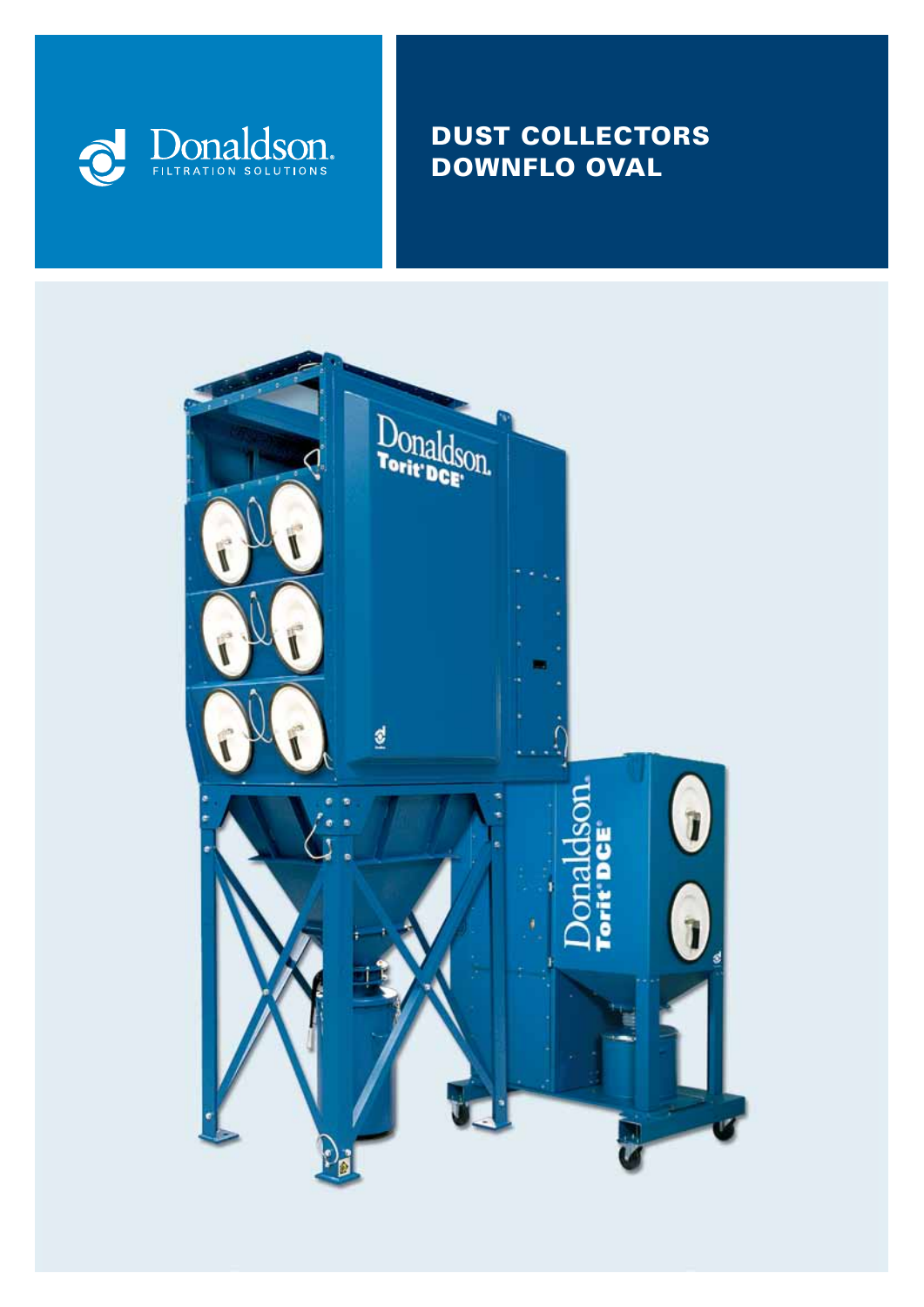# **Easy to use - Compact - Powerful**

## Simply the best Dust Collectors available

The full line of DFO collectors offer a variety of benefits that distinguish them from all other collectors available in the market today:

- Easy to use. Quick-release handles provide easy cover removal and faster filter access.
- Compact. Smaller footprints for applications that require maximum cleaning efficiency in even smaller spaces.
- Powerful. DFO collectors provide 25 % more capacity than same-sized dust collectors.



- Cost effective. The Donaldson proprietary ExtraLife Filter Cleaning System averages up to 30 % increase in pulse cleaning energy for unmatched cleaning ability.
- Innovative unique. Oval-shaped Ultra-Web® cartridge filters provide the longest filter life and highest filtration efficiency – which lowers total costs of operation.



#### DFO Models 1-1 to 4-128

- 26 standard model sizes
- • Customised sizes available
- Many options and accessories
- Exceptionally compact design
- Highest energy savings



### DFO Models 1-1, 2-2 and 3-3

- Incorporate several exclusive and unique features
- Completely self-contained, "plug-and-play" type units
- Packaged with power pack, controls, silencer, damper, dust container and more
- Remarkably quiet operation
- Exceptionally compact design
- Easily movable

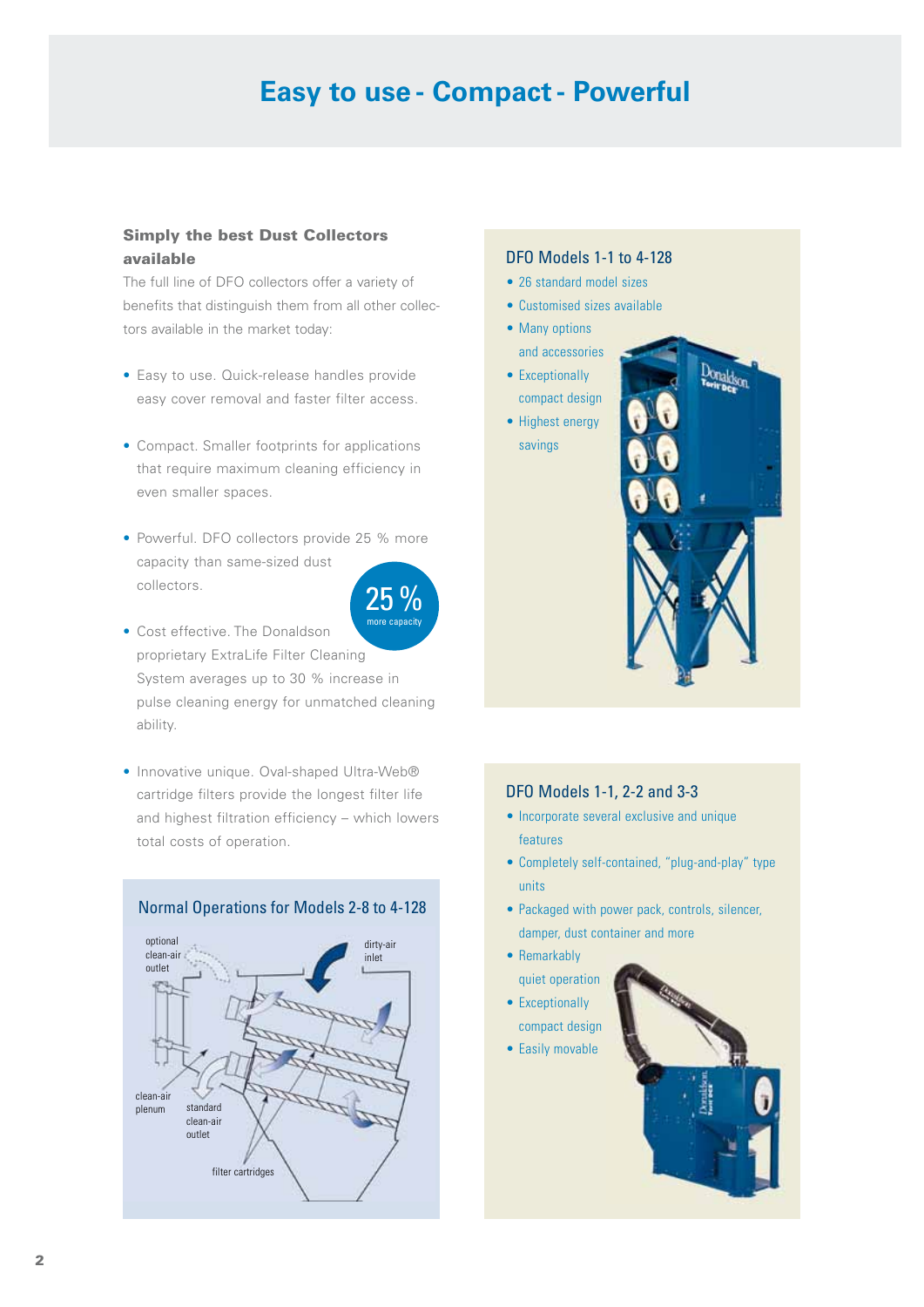# **High Performance Filters**

## The remarkable Story of DFO began with the oval Cartridge Filter itself

Ultra-Web® Nanofiber Media. A dramatic departure from traditional circular-shaped cartridge filters, DFO's oval-shaped filters, in conjunction with our innovative nanofiber filter media, trap more dust on the surface of the filter than conventional commodity types of filter media such as depth-loading cellulose, polyester or cellulose/polyester blend.





Nanofiber technology is available in all Ultra-Web® and Fibra-Web cartridges.



Conventional media has spaces of up to 60 microns between filbers, allowing dust to become deeply embedded

## The Innovation continues with DFO's shorter, stiffer Filter Media Pleats

DFO Filter Media Pleats. Shorter and compact filter media pleats help minimise dust build up and simplify filter cleaning. By reducing the height of the filter pleats from the standard 50 mm to 38 mm, the pleat wall is stiffer and more compact, which improves the filter cleaning efficiency.

## Unique oval Shape contributes to higher Airflow Capacity

High Performance Filters. The Downflo Oval filter design is a reflection of Donaldson's commitment to technical research and development. Ovalshaped filters handle up to 25 percent more airflow without increasing velocities. Sophisticated Fluent®\* airflow modelling software revealed that oval-shaped cartridge dust collectors have fewer areas of high velocity, resulting in a lower potential for media abrasion and increased filter life.





\*FLUENT® is a registered trademark of Fluent, Inc.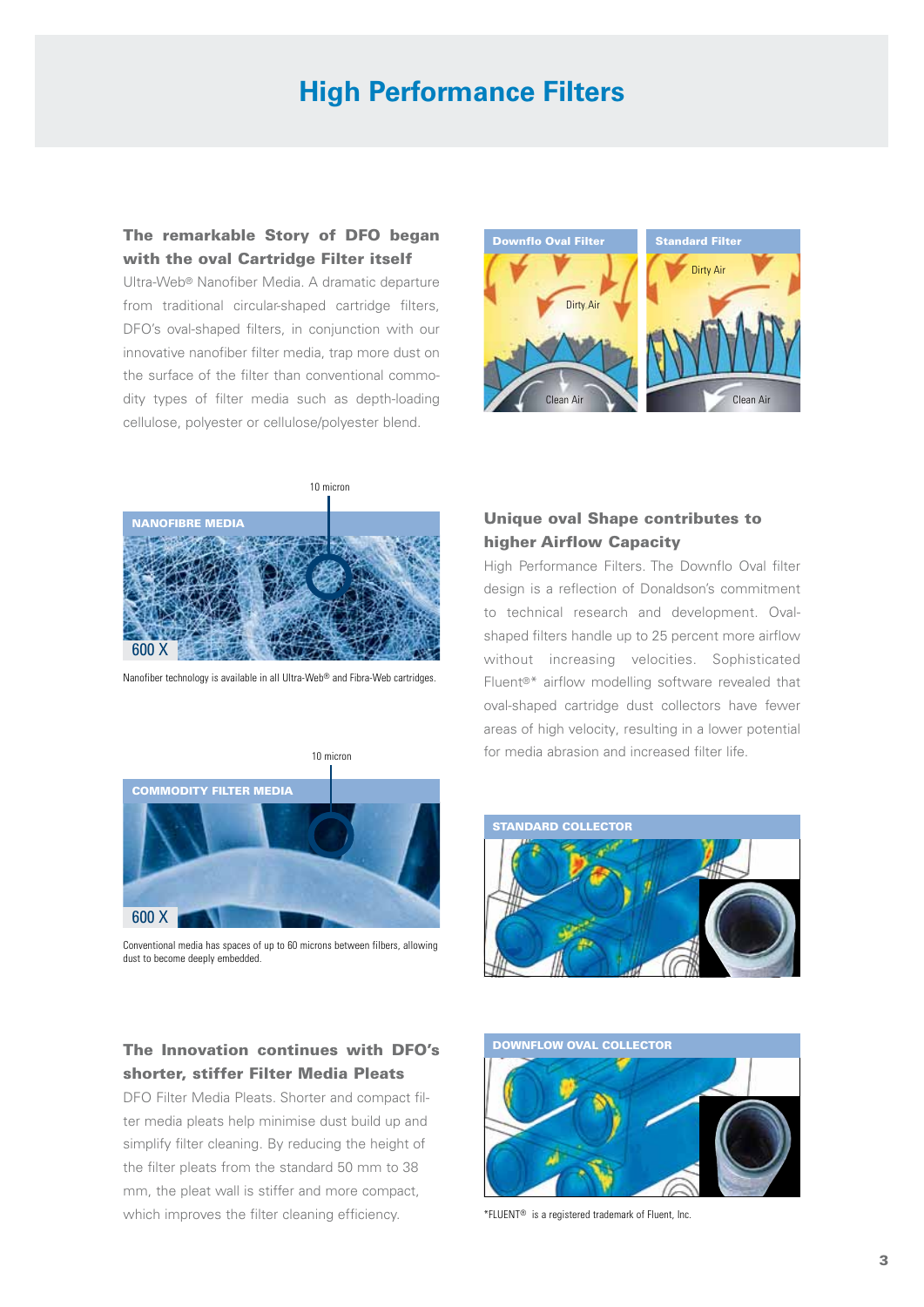# **Prolonged Filter Life**

## Technical Discoveries improved Filtration Performance and prolonged Filter Life

Convex Side Walls. A new casing design with convex side walls streamlines the airflow path and increases the casing's cross-sectional area. The convex side walls provide more space between filters, lowers velocities and optimizes the Downflo air flow principle.

Pulse Cleaning Technology. ExtraLife Filter Cleaning System uses proprietary, computer-modelled pulse cleaning technology to easily "pulse off " dust from the surface of the filter, improving filtration capacity and prolonging filter life.

The red lines in the below illustration show the increased pulse pressure at the front of the Downflo filter generated by the ExtraLife system. The blue line shows the pulse signature of a standard cartridge collector.



Cross-sectional area of collector dirty air.

#### Easy Filter Changes

Easy Maintenance. With the new design of the DFO's quick-release access handles, filter removal and maintenance is extremely fast with one simple movement of the clamp.



Bag-In/Bag-Out arrangements improve filter changeouts and hopper discharge maintenance, help minimize worker exposure to potentially harmful dusts, and reduce exposure of contaminants to the atmosphere.

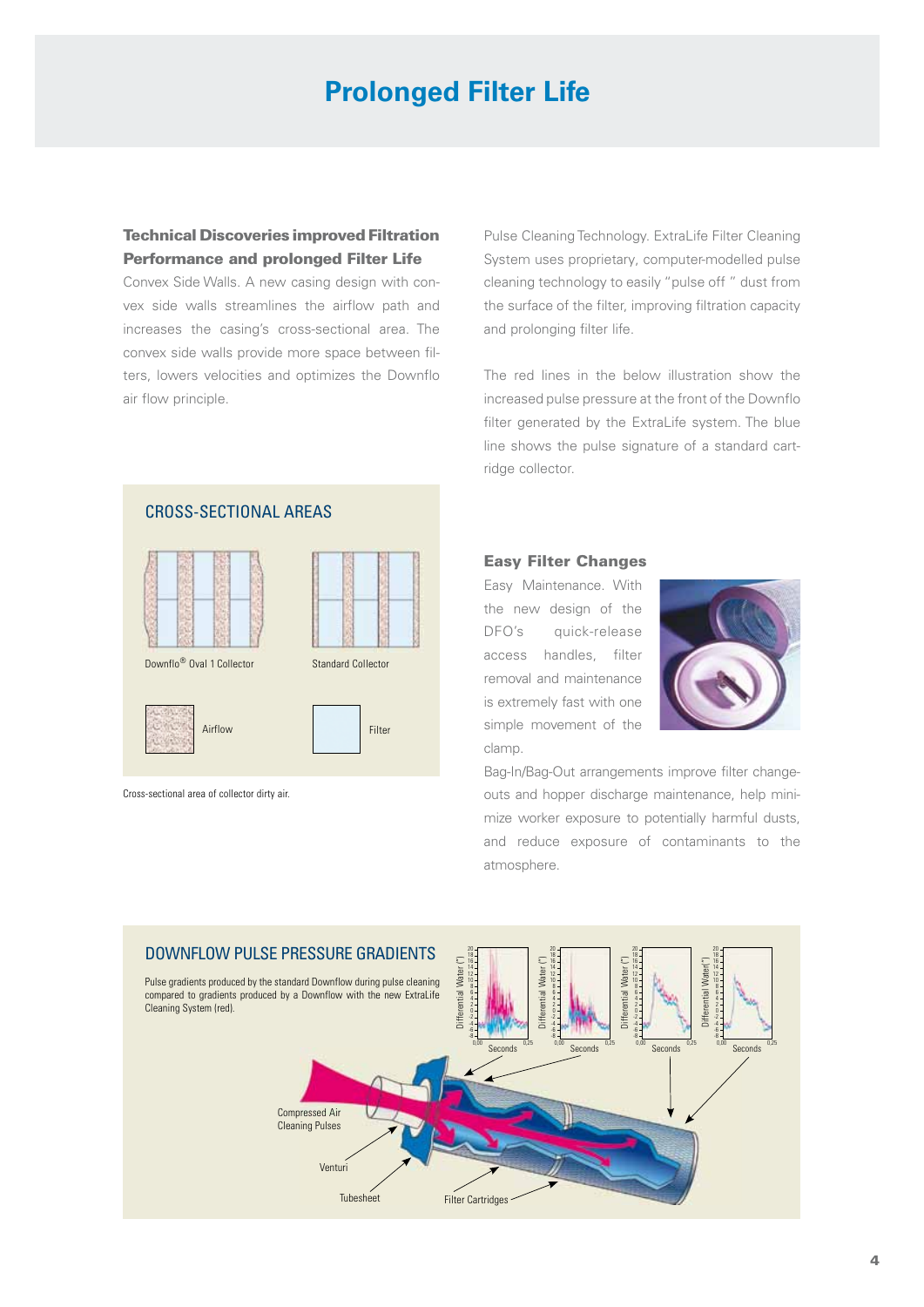# **DFO Cartridge Filters**

DFO dust collectors' innovative downward airflow design delivers highest filtration efficiency while using less energy. The DFO dust collector, proprietary ExtraLife filter cleaning and Donaldson's unique oval-shaped filter cartridges are an unbeatable system. Choose from our superior line of quality cartridge filter media to complete the most powerful dust collection solution available:

#### Ultra-Web®

Featuring proprietary nanofiber technology, Ultra-Web® cartridges provide unequalled filtration efficiency. This advanced surface filtration technology ensures longest filter life and lowest operating pressure drop.



- Premium performance on ambient, extremely fine and non-fibrous dust and some abrasive dust.
- High filtration efficiency on very fine particulate of < 1 micron.

## Ultra-Web® on Spunbond

Featuring proprietary nanofiber technology, Ultra-Web® on Spunbond cartridges provide unequalled filtration efficiency.

- Wide pleat spacing provides excellent particle release.
- Highly recommended for chemical, food and industrial processing when product contamination must be minimized.



- Excellent performance on moist, hygroscopic or agglomerative dust.
- High filtration efficiency on very fine particulate < 1 micron.

#### Torit-Tex

With a high tolerance for moisture, Torit-Tex cartridges provide exceptional filtration efficiency.

• Wide pleat spacing and smooth, hydrophobic, state-of-the-art ePTFE membrane provides excellent particle release.



- Highly recommended for chemical, food and industrial processing when product contamination must be minimized.
- Excellent performance on moist, hygroscopic or agglomerative dust.

#### Fibra-Web

Fibra-Web filters feature an open washable design

for easy cleaning in both fibrous and non-fibrous (agglomerative) applications a proprietary blend of synthetic fibres provide filtration efficiency.

• Wide pleat spacing provides thorough pulse cleaning of fibrous and agglomerative particles .



- Excellent performance on combination fibrous and non-fibrous dust, and/or agglomerative dust.
- High filtration efficiency on very fine particulate of < 1 micron.

#### Thermo-Tek

Designed for high-temperature applications, Thermo-Tek cartridges have a proprietary media that offers exceptional filtration efficiency. Special heatresistant construction and gaskets maintain seal strength and integrity at temperatures up to 135 ºC (275 ºF).